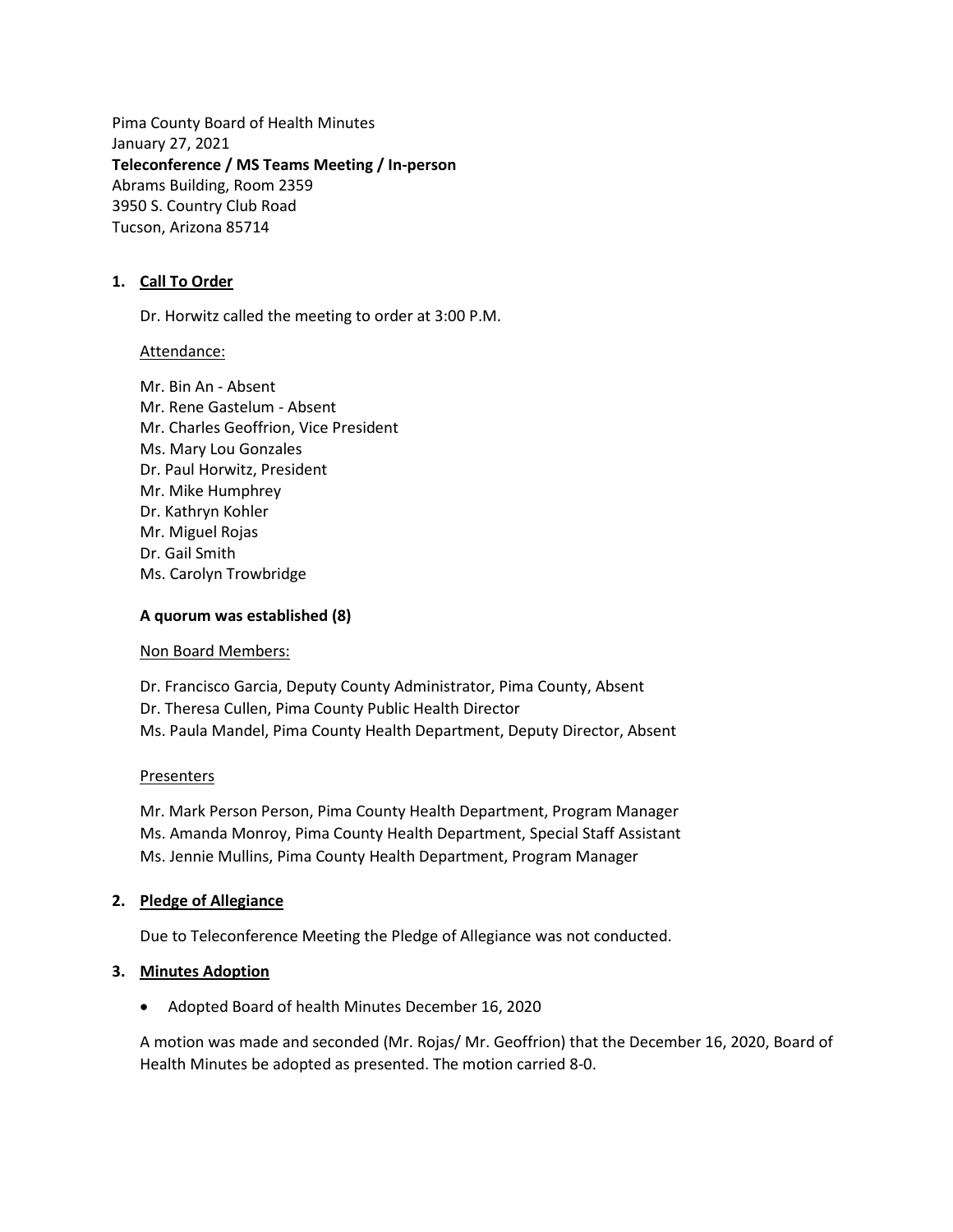Pima County Board of Health Minutes January 27, 2021 Page 2 of 9

### **4. Call to Audience**

• No speakers for call to the audience

### **5. Director's Update**

- Dr. Cullen started her report by reviewing current COVID-19 data. The death data and hospitalization report was emailed to board prior to meeting. Dr. Cullen shared that COVID-19 cases seem to be plateauing but death data has not plateaued yet. Hospital availability has improved, around 15 beds are available in ICU every day. When it comes to testing it has seemed to drop off this week.
- Dr. Cullen shared it is believed that we will reach 100,000 doses this week.
	- o Target is to give 6,000-7,000 vaccinations a day.
	- o There are currently five vaccination pods in the County.
- Dr. Cullen acknowledged a lot of chatter on social media on how to get registered. A call center has been stood up for folks without internet to schedule appointments. TMC has provided a certain number of slots to schedule for those without internet. PIMA COUNTY HEALTH DEPARTMENT is still trying to figure out what to do about second shots from other counties.
- Mr. Rojas asked if Pima County needs military assistance to administer the vaccine.
- Dr. Cullen Responded that 13-14 people came in from FEMA this week to help. PIMA COUNTY HEALTH DEPARTMENT also has a lot of volunteers that are coordinated with the State. TCC and U of A are using people who work for them to staff facilities. A request to the State was made to help set up Rillito. If we were to stand up Rillito now we would need to pull immunizations from other sites, so that is why it has not been stood up. The accelerated vaccine plan requires that Rillito be stood up to reach the maximum number of vaccines administered.
- Mr. Humphrey said he read in paper that the state is not offering assistance but read somewhere else that they did offer assistance but that the county had refused it and wants to know which the case was.
- Dr. Cullen responded that she thinks the impression we refused help came from a comment she made during a Southern Arizona Leadership call she was on with Dr. Christ. When asked if state help was waned to set up large stadium, she said right now we don't have enough vaccine, so it is premature. That comment may have led to the mixed reporting. Pima County is able to administer all the vaccine they are able to receive and are ready to run a large POD site if they have enough vaccine to do so. She went on to mention the CDC has pushed out \$65.6 million as part of the appropriations bill from early January. Last Friday, a document was submitted to ask for funding from this pile.
- Mr. Rojas asked what the procedure for acquiring vaccine is.
- Dr. Cullen responded that there is a software tool the Health Department can log into that shows the allocation. Once PIMA COUNTY HEALTH DEPARTMENT knows their allocation in a rapid time period they decide how to allocate that vaccine allotment. She mentioned that there is not much transparency in how the State is allocating vaccine. When health workers were getting vaccinated, vaccine numbers were distributed by proportion of health care workers in the area. No one knows what calculations are occurring now. Pima County sent their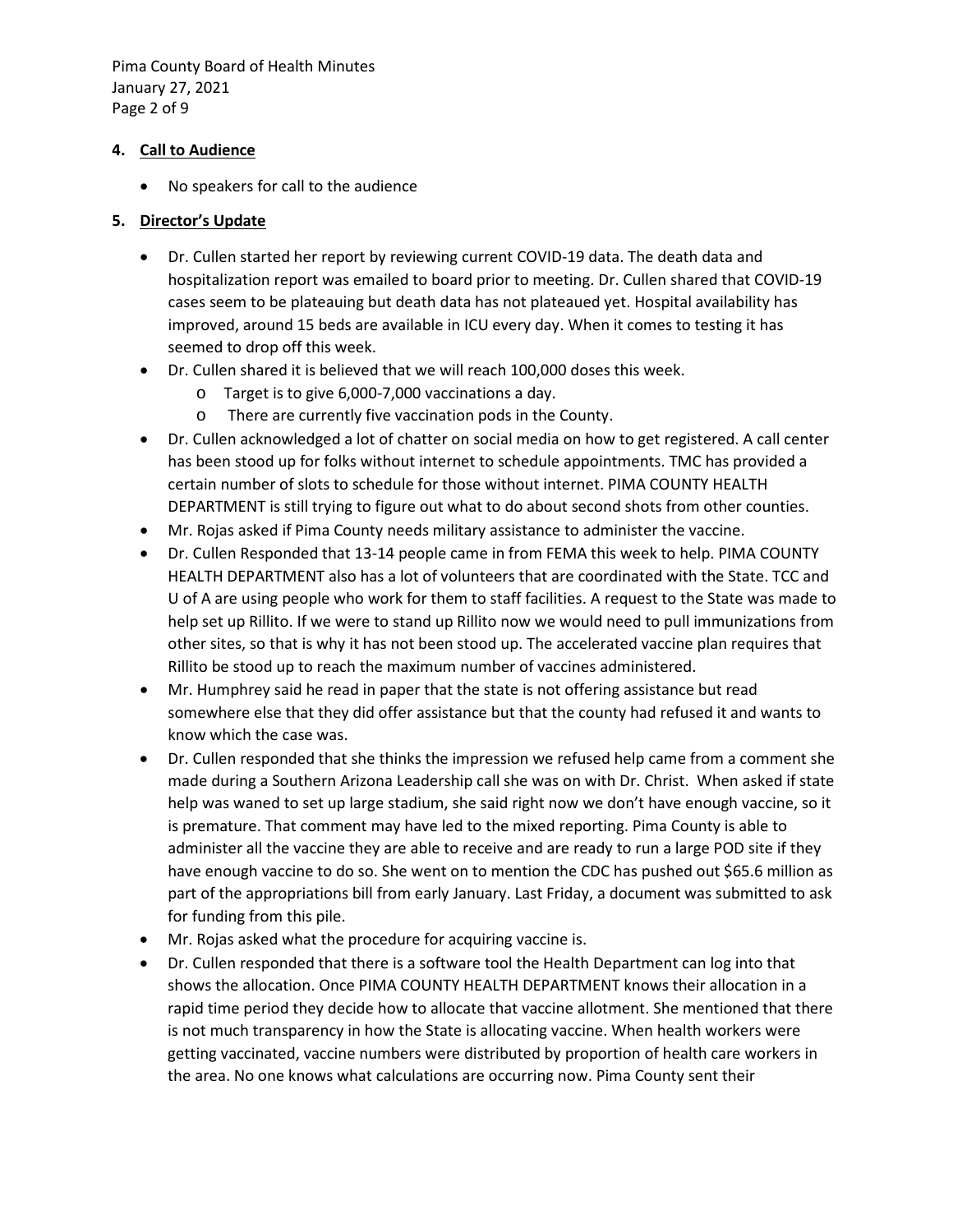Pima County Board of Health Minutes January 27, 2021 Page 3 of 9

> accelerated plan to the state on January  $8<sup>th</sup>$ . The plan had a minimum and maximum of what could be distributed in Pima County.

- Mr. Geoffrion stated Pima County is 13% of the Arizona population but is receiving 10% of total vaccine received and wondered if Pima County is doing everything it can to get more vaccine.
- Dr. Cullen responded that Pima County is advocating as much as they know how. Everyone in the Health Department is working as hard as they can. PIMA COUNTY HEALTH DEPARTMENT is advocating as much as it can and knows how to, mentioning that advocacy needs to occur higher up.
- Mr. Rojas asked what is higher up, who does BOARD OF HEALTH need to communicate with to advocate?
- Dr. Cullen responded County Administration has been a huge advocate. She defers to Dr. Horwitz and the Board of Health for further advocacy. That these supply issues are a national issues, Pima County is not the only place struggling. There is very little transparency in allocation at a state level and it is not known where the allocations to the stadiums is coming from.
- Dr. Horwitz asked if DC decides state allocation and who at the state level decides the county allocation.
- Dr. Cullen responded that at a state level she is not sure how allocations are being made, other counties have also expressed concern over the lack of transparency. Ideally we would be told how much is given to each county. Whoever allocates at national level uses the software system Tiberius, PIMA COUNTY HEALTH DEPARTMENT does not have access to this software system. The software system they log into to see their allocation is a different system.
- Dr. Horwitz asked if Dr. Cullen meeting regularly with other directors from across Arizona and if six weeks between doses the new recommendation?
- Dr. Cullen responded that she meets twice a week with them and the concern over the lack of transparency is shared by other counties. When it comes to time between doses six weeks in between shots is not the new recommendation but rather something that could be done if needed.
- Dr. Cullen then provided a department update not related to COVID-19 focused on the strategic planning process. This plan is looking at areas the department wants to be working in, organizational charts, and what are ways the department can improve. Fifty five new temporary positions were created in the department to help with COVID-19 and vaccine needs. These temporary positions are for 6-12 months. Multiple interviews have occurred to fill these positions. These positions will be dedicated to only working on COVID-19.
- Ms. Gonzales shared that she appreciates the work that Dr. Cullen is doing and appreciates the news conferences.
- Dr. Cullen shared that Supervisor Villegas was very insistent that the health department had a public presence that would reflect what's going on and it is because of her support this is occurring and she is appreciative for that.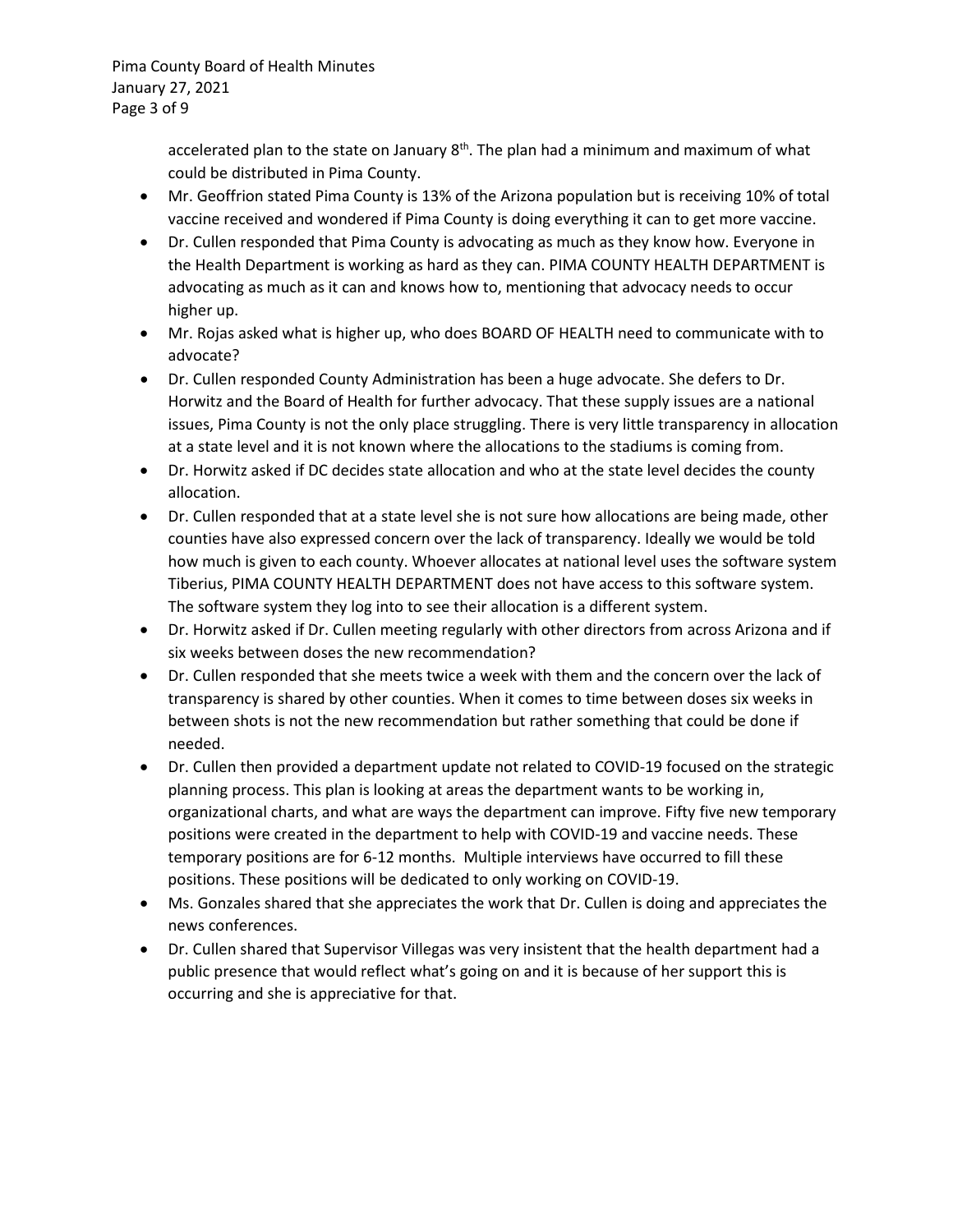Pima County Board of Health Minutes January 27, 2021 Page 4 of 9

# **6. A proposed Resolution By The Board of Health To The Board of Supervisors Requesting Their Support In Asking The State of Arizona To Impose a Statewide Mask Mandate**

- Mr. Humphrey gave an introduction to the topic.
	- o Masking is more crucial now than ever and there is a need for consistent policy. Science is telling us masks are important. The proposed resolution is asking that the Board of Health request to the Board of Supervisors to petition Governor Ducey to put in place a statewide mask mandate.
- Dr. Horwitz clarified that this is asking for continuity in the rule, so there is not patchwork of enforcement across Arizona.
- Mr. Humphrey agreed that these rules are tricky and hard to enforce but this should not stop us from suggesting that this is what we should do as a community. Governor Ducey not including a face coverings mandate in his executive orders gives people an excuse not to do it.
- Dr. Horwitz agreed, adding that it is important to stress even after getting vaccinated we are still going to have to wear masks. Masks are not going away after vaccination.
- Mr. Geoffrion proposed a friendly amendment:
	- o He requested wording be added that says masks be required until science no longer recommends them as necessary.

The motion was made and seconded (Mr. Rojas/Mr. Geoffrion) that the friendly amendment be accepted and that the Board of Health request the Board of Supervisors support in petitioning Governor Ducey to put in place a statewide mask mandate.

The vote was called by name and the motion carried 7-1.

## **7. Update on Suicides And Overdoses In Pima County**

- Mr. Person shared the interactive data dash boards for both suicide and overdose deaths. This was shown live on the computer. The data that was shared with the group was from 2015-2020 for both overdose deaths and suicides.
- Mr. Person started his presentation by going over the overdose death data for 2015-2020. Mr. Person shared that 2019 is when the data really strayed away from its regular patterns. The swing that occurred was unusual to see and not consistent with past data. In 2019, there were 441 drug overdose deaths. In previous years, it hovered around the mid to high 200's, 2019 is an all-time high in tracking this data. Non-pharmaceutical fentanyl and methamphetamine make up majority of the deaths reported.
- Dr. Horwitz asked how many overdose deaths are accidental versus intentional?
- Mr. Person responded that a majority of overdose deaths this year were accidental, about 4.5% were suicides. It is usually 8-10% suicide, so this number has gone down. Fentanyl is a major contributor to overdose deaths. Fentanyl is a household name now and it is very unpredictable. The unpredictability is what makes it so fatal.
	- o 2018-2019 is when you see pill pressed fentanyl make its way onto the scene.
	- o Fentanyl can have a high potency and is easy to conceal.
- Mr. Person added that there were big peaks in 2020 in overdose deaths and April/May is where the increase began and June is where it was peaking to unheard of levels before falling.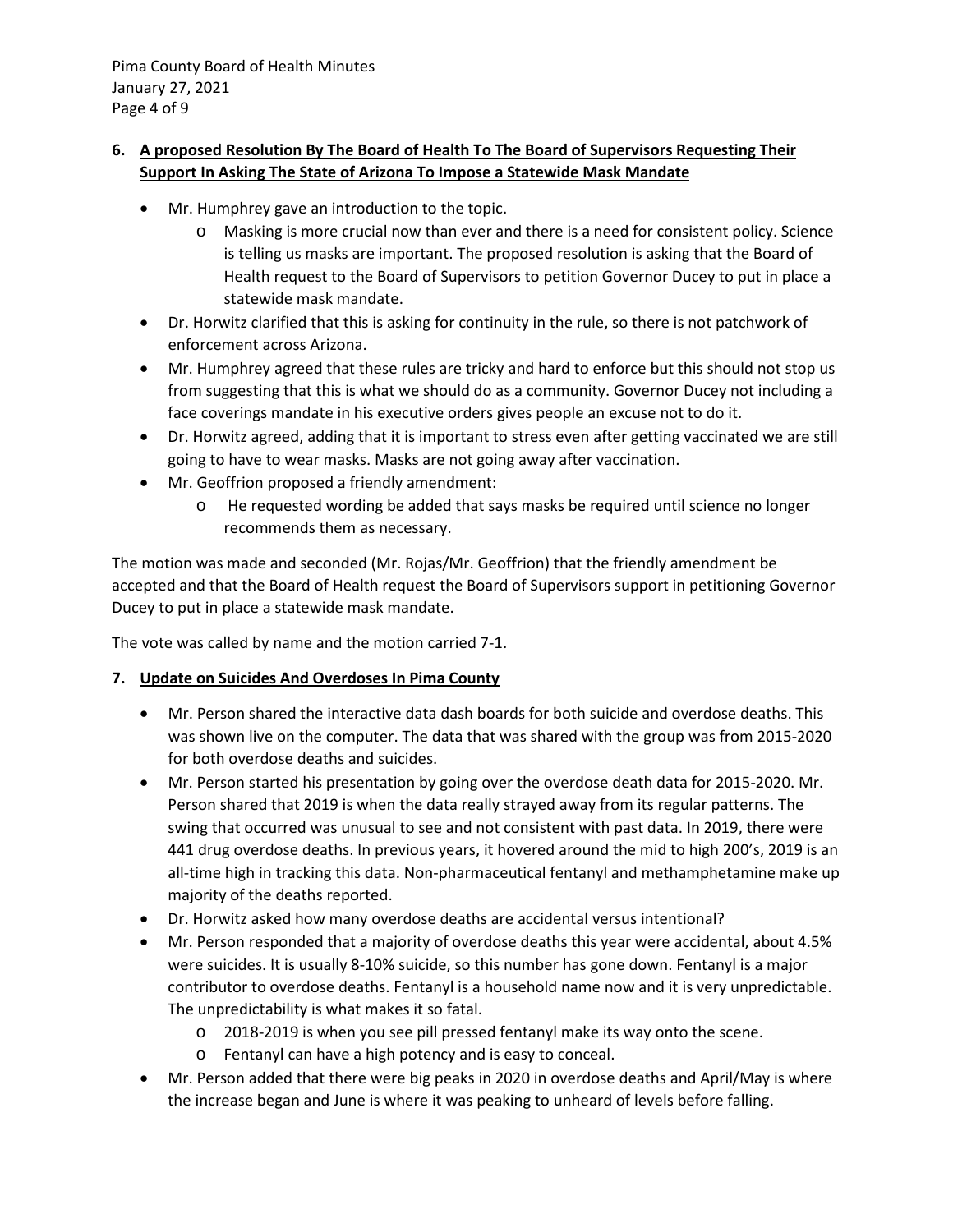Pima County Board of Health Minutes January 27, 2021 Page 5 of 9

- Dr. Horwitz asked if it is more potent drugs leading to the fatalities and if NARCAN is able to be used with methamphetamine.
- Mr. Person responded that NARCAN only works on opioids, it does not work on stimulant overdoses. The number one factor in the increase of overdose deaths is the potency and availability of non-pharmaceutical fentanyl and methamphetamines. Increased isolation and reduction in social interactions caused by the pandemic are other factors contributing to the increase of overdose deaths. Mr. Person showed the Board of Health how drug types have changed over the last four years and that in 2019 you see fentanyl use take off. Heroin use generally stays consistent since there really is not a change in IV drug users. In 2019 into 2020, you see people in their 20's hit particularly hard by overdose deaths and majority of these deaths were fentanyl related.
- Dr. Smith asked where the non-pharmaceutical fentanyl is coming from and what is making it more potent and if people who are addicted to fentanyl were once prescribed fentanyl.
- Mr. Person responded that fentanyl is not a frequently prescribed drug. The drug is getting shipped through drug cartels. There has been an increase in seizures of fentanyl. Local fentanyl is coming up here from Mexico. Mr. Person also shared that a lot of these overdose deaths are polysubstance. It is hard to tell which substance caused the death. When reviewing witness statements, there may be more information revealed on how the death may have come about.
- Dr. Horwitz shared that originally fentanyl was manufactured in China then shipped to Mexico. Cartels found it so lucrative that they learned how to start producing the drug themselves. That unlike cocaine, there is no incentive to cut it to make it less potent due to the process of how it is manufactured. This leads to really high potency fentanyl being produced.
- Dr. Smith asked if fentanyl cheaper than other drugs.
- Mr. Person responded it is one of the more accessible drugs since it is easy to conceal, exchange and is relatively cheap. Cocaine and heroin are much more expensive to buy.
- Dr. Horwitz asked if fentanyl is being used inside the prison population.
- Mr. Person responded that he cannot speak to all prisons but he can to the jail and local prison here in Tucson. It's rare to see overdose deaths in general and that there is not fentanyl overdose trend occurring in our local prison or jail. Mr. Person pointed out that 40-50% of overdose deaths had one or more charges in the past that were drug related. Common to see deaths following releases from custody rather than in custody
- Mr. Geoffrion asked if there has been an uptick in selling and providing drugs.
- Mr. Person responded saying arrest went down in 2020 due to a variety of environmental changes. Mr. Person went on to share that African American and Native Americans are the two most impacted groups by drug overdose deaths in last four years. These two communities were hit particularly hard in 2020 and a health advisory was sent to partners who provide counseling and medication support, and groups that work closely with these two populations.
- Mr. Person went on to share the suicide data dash board information**.** The rate of deaths by suicide have not changed drastically like overdose deaths have. There is still an unacceptably high number of suicides and 2019 was a record setting year hitting people in their 20's hard. In 2020, the rate was not as bad as 2019 but will finish around 230 which is still extremely high. In 2020, the biggest change was seen in those under 18 and those in their 50's. In 2020, two youth under 12 and eleven under 17 committed suicide an increase from 2019. The change in this age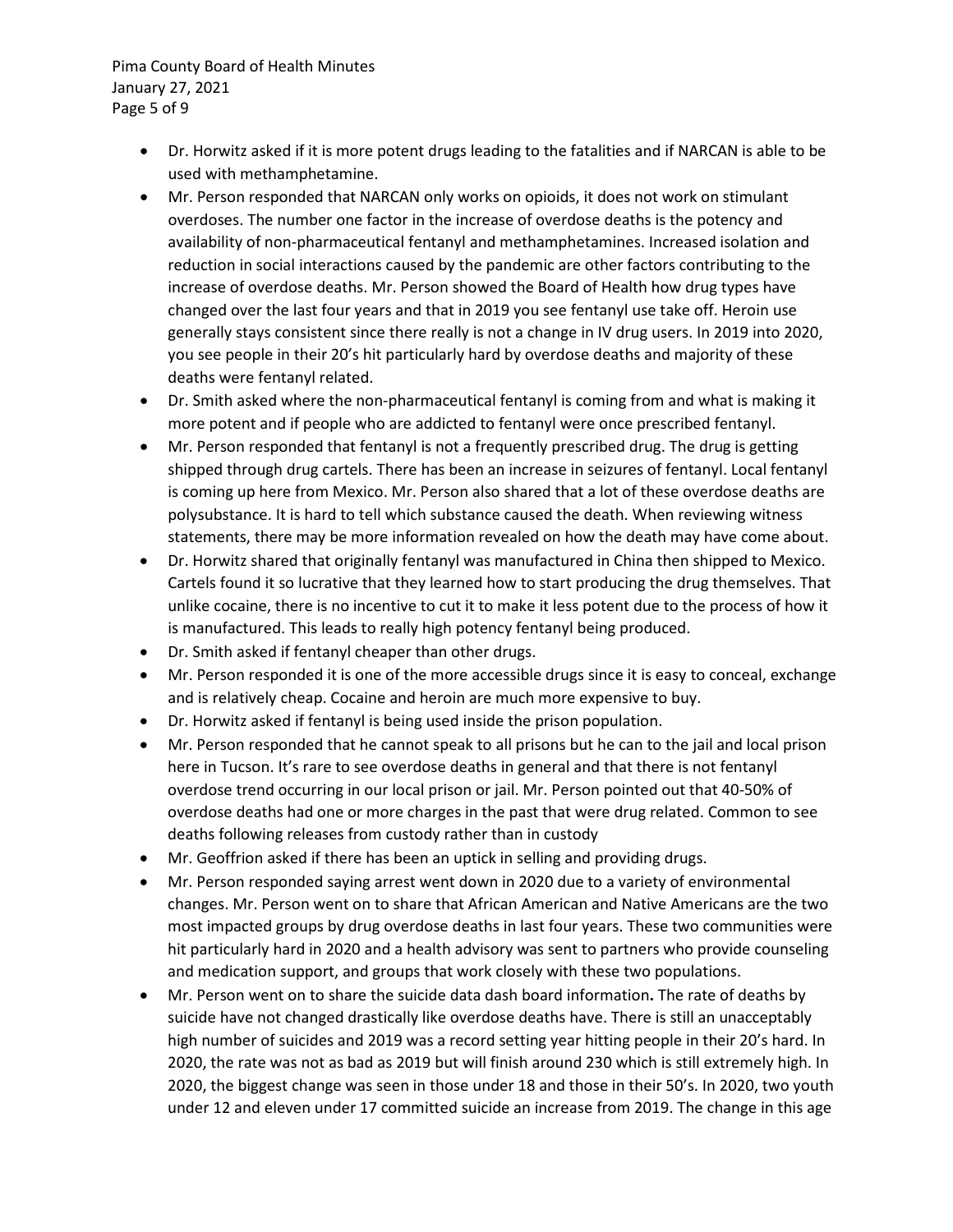Pima County Board of Health Minutes January 27, 2021 Page 6 of 9

> group was influenced by the change in environment when the pandemic hit. This is known through witness statements and notes. Mr. Person mentioned they are currently working on a way to capture quantifiable data from suicide notes. There were a lot of danger indicators being accelerated during the pandemic. Firearms continue to be the most used method and in 2019 their use went up a bit.

- Mr. Humphrey mentioned what he was hearing in the community was that suicides had gone up drastically in 2020.
- Ms. Gonzales asked if there is data available on if they visited a provider the month before committing suicide.
- Mr. Person responded that there currently is no fatality review committee for suicides. A committee should be on its way. These types of committees are now mentioned in ARS and funding just needs to be identified. Mr. Person and is team right now do as much electronic surveillance as they can. The data that Mr. Person does have access to is who was enrolled in Medicaid at time of death. This data will show if the person was listed as GMH or SMI. Nearly 50% of suicide decedents had past mental health enrollments in Medicaid. This does not mean that they were receiving services at time of death.
- Mr. Humphrey wondered since guns make up over 60% of suicides, would this committee be able to look at type of gun used and where the gun was obtained.
- Mr. Person responded that right now they are able to circle back to law enforcement to see who the owner was and the type of firearm used. Mr. Person mentioned he is interested in finding out which suicides involved a gun purchase close to the day of death. With this data there are good protective factors that could be put in place as an intervention in those instances. Mr. Person mentioned concern over how the gun debate stigmatizes people with mental illness, neglecting the mental health victims of firearms.
- Mr. Person pointed out that there are racial and ethnic disparities present in who is committing suicide. Historically there is a high rate of suicides per 100k seen amongst Native Americans and White non-Hispanics. Recently, there have been shifts in African American community which has been seeing an increase in suicides over the last two years.
- Dr. Horwitz asked if mode of suicide is pretty uniform across age groups and if as you get older are suicides more related to terminal illness.
- Mr. Person responded that yes, we do see people with chronic disease or advanced age committing suicide and they usually leave pretty intimate testimony behind. Adults have more access to firearms and more males use firearms. With kids, you see more hangings and asphyxiation. In 2020, there was a good number of kids who used firearms.
- Ms. Gonzales asked what plans for prevention are.
- Mr. Person responded that there are several current methods of prevention.
	- o Continued surveillance
	- o Send advisories out to impacted communities
	- o Send what they are able to give to providers working in suicide prevention
	- o Incorporate the data that is being collected into educational materials
	- o Suicide prevention education in schools
	- o Mental health first aid training.
- Mr. Geoffrion asked if they track sexual preference in the data.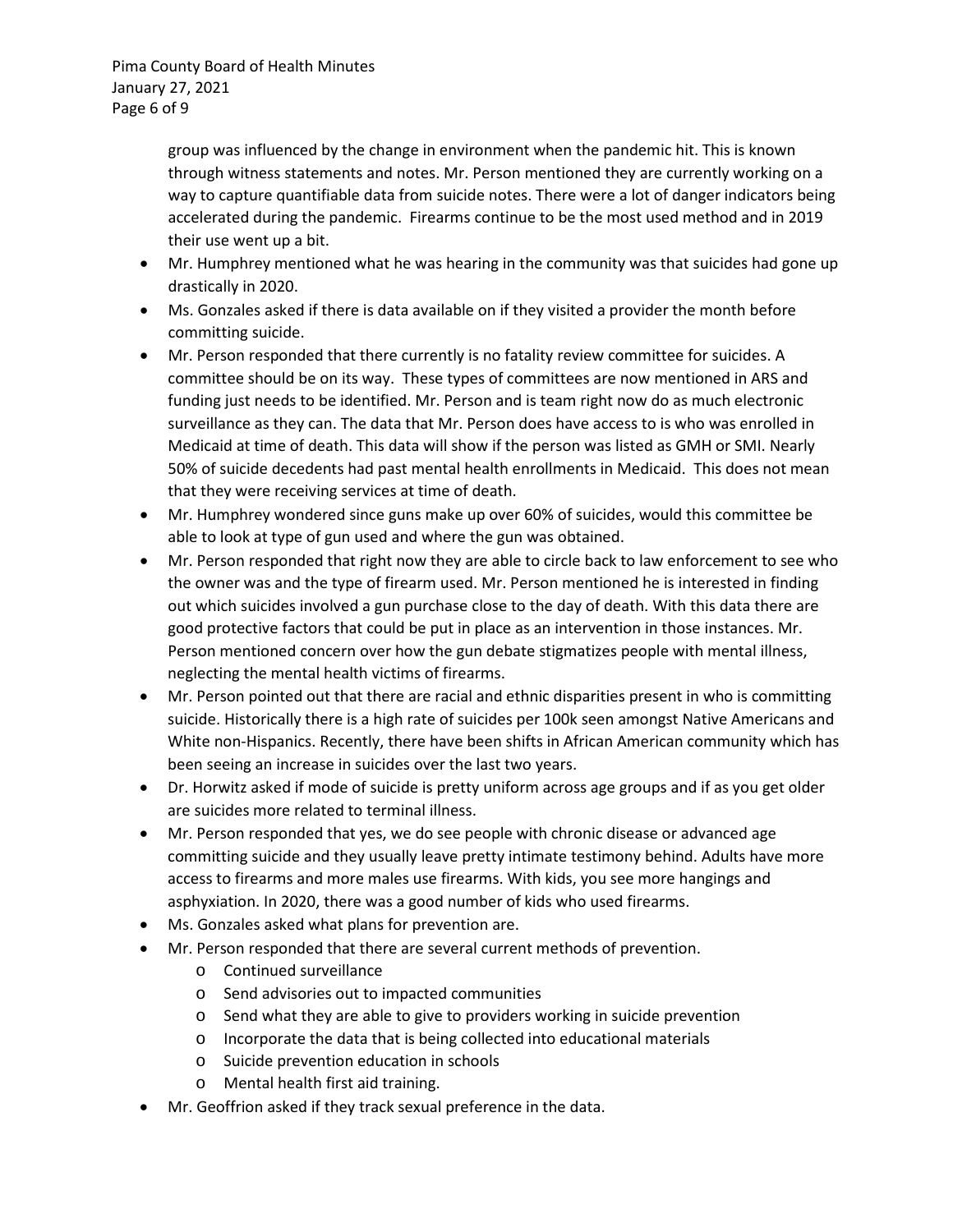Pima County Board of Health Minutes January 27, 2021 Page 7 of 9

> • Mr. Person responded that those in the LGBTQ community are at extremely high risk. Unfortunately current death certificates are not inclusive of that data. Sexual preference data can only be gathered through investigation.

# **8. Community Engagement Plan And Community Advisory Committee**

- Ms. Monroy from PIMA COUNTY HEALTH DEPARTMENT shared and overview of the draft community engagement plan. She covered the basic components of the plan which the BOARD OF HEALTH previously received. Her presentation covered the need to address vaccine hesitancy in the community and the need to tailor messaging to fit the community. It was also mentioned the need to make sure youth are actively reached out to and engaged. The goal the plan is working towards is:
	- o By June 30, 2021 Pima County residents will have access to accurate, accessible and relevant information and communications that raise community awareness, increase community participation and improve vaccine acceptance.
		- The following objectives were shared:
			- Planning and rollout to general public will be guided by a time-limited, broad-based Community Advisory Committee including representatives from underserved communities/groups that are harder to reach
			- By June 2021, Pima County residents, especially high-risk groups, have access to culturally appropriate information and vaccination sites in the community
			- By June 2021, youth (13-21) in Pima County are actively engaged and leading efforts to promote information and resources on COVID-19 and the vaccination program that is created for youth and by youth
- Ms. Monroy shared a key finding from the PIMA COUNTY HEALTH DEPARTMENT strategic Planning Survey. The finding found a strong Health Department presence in Pima County's diverse neighborhoods will play a crucial role in the effective distribution of COVID-19 vaccinations.
- Dr. Horwitz asked if June for the objectives too late.
- Ms. Monroy responded that in the plan the timeline is shown that this work starts in February/ March. June is the when we want to have a significant portion of these programs rolled out. Wide reach into community by June is the goal since this is when we are going to see more of the general population getting vaccinated.
- Ms. Gonzales asked if they are going to use media like Spanish radio and TV to get message out.
- Ms. Monroy responded that a broad range of ideas and strategies are in the plan and they do include targeted media. Another key part is community engagement plan is to make sure we are engaging with the community and treating them as experts.
- Ms. Trowbridge stated that the format for the community advisory group can be used for far more than just COVID-19. This can be a good model for further community engagement.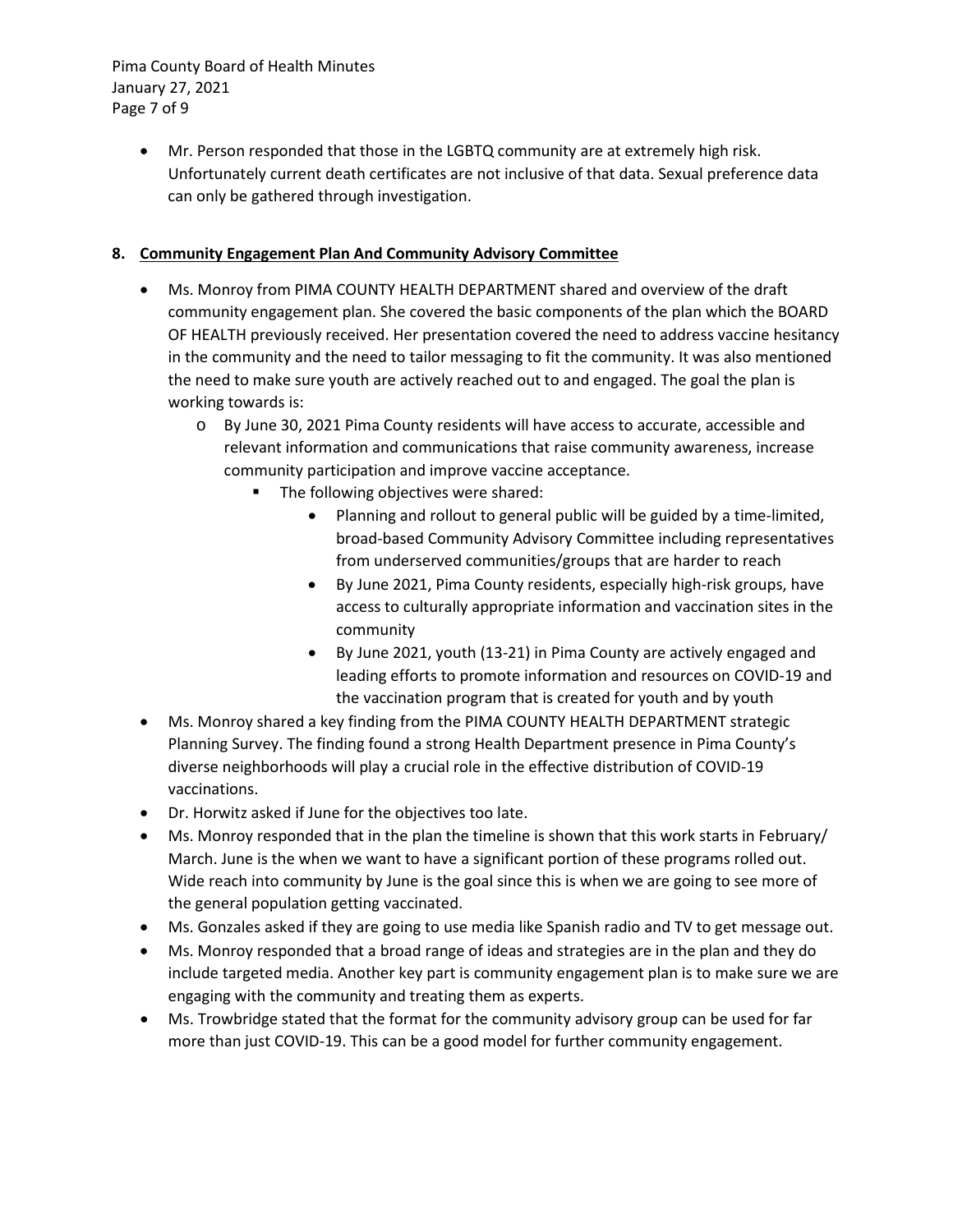Pima County Board of Health Minutes January 27, 2021 Page 8 of 9

- Dr. Cullen responded that COVID-19 is an exemplar model to why we need to do this work at community level and with community engagement. Subsequently be able to role this into most of what we do in health department.
- Mr. Geoffrion wanted some clarity on goals mentioned in the draft plan, specifically related to total population vaccinated and vaccine hesitancy. He mentioned that trying to get 65% of resident confident by June 30<sup>th</sup> and 60% successfully receive dose by December 2021 was not high enough. He urged the department to set goals as high as possible.
- Dr. Cullen responded that she agrees, the 60% vaccine received data point needs to reflect the 80% that is in accelerated plan. Dr. Cullen shared she is not sure about confidence to get vaccine being raised. She is willing to raise it. The department will go back and look at both data points. Dr. Cullen mentioned more feedback on plan is welcomed to help provide guidance. Dr. Cullen shared this is a concurrent effort with vaccination. Right now people cannot get the vaccine because of supply. She argued that working on a community engagement plan is critical component for high vaccination rates.
- Dr. Horwitz brought up that during the interview process for Dr. Cullen this was one of main goals, and COVID has thrown us into it, this was something that was wanted to be worked on.
- Dr. Cullen responded that community engagement is how you make significant lasting community change.
- Mr. Humphrey commented that community outreach should not just be a health department thing, every hospital and agency should be pushing the idea to get vaccinate.
- Dr. Cullen agreed and that is why PIMA COUNTY HEALTH DEPARTMENT has multiple paths of engagement through schools, business, clinical and hospital care, and rural fire departments. Those venues are activated for vaccine delivery. With community engagement, the point of doing it is not just to get vaccine delivered but to engage people in a path of wellness. This is not to distract from delivering vaccine. Most of those groups right now what they want is to get vaccines delivered.
- PIMA COUNTY HEALTH DEPARTMENT has looked into who has registered for vaccination based on the Social Vulnerability Index. Dr. Cullen shared there is a discrepancy already occurring in who is getting vaccinated. This is not based on hesitancy but greater reflection of poverty and how the vaccine is accessed. Working to do more outreach in communities seeing this type of disparity.

## **9. Ethics Committee Update- Standing Item:**

• Ms. Mullins from PIMA COUNTY HEALTH DEPARTMENT shared that the ethics committee has been meeting virtually over the past month reviewing the 1B group. Some additions and amendments have been made based on the committee's feedback. One change that was made per the committee's suggestion was vaccinating faith leaders who minister to the sick. She shared that a sub-committee was formed to discuss how an exemption process may work. At next ethics meeting they will be discussing groups that currently are not mentioned in the plans and looking for more guidance on how to make things equitable and accessible.